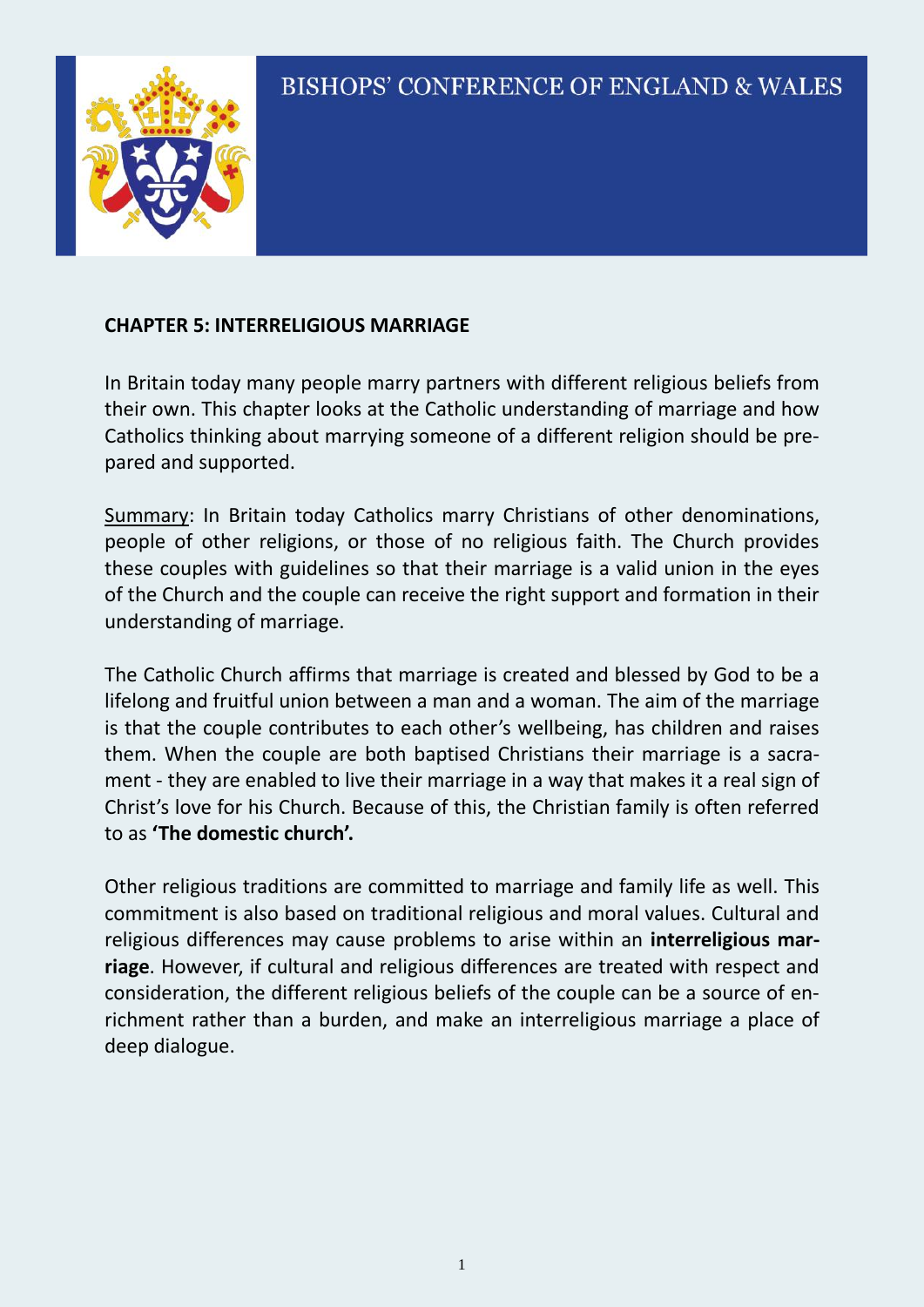

A marriage between a Catholic and an un-baptised person is described in the law of the Church as having a **'disparity of cult'.** Such a marriage must receive permission from the local bishop to be a **valid marriage**. This permission, or **dispensation**, can only be granted if certain conditions are fulfilled by the Catholic partner and when it is certain that there is no pressure that might endanger their Catholic faith. The Catholic partner must also promise to bring up the children of the marriage as Catholics as far as is possible within the unity of the marriage. It is essential that the non-Catholic partner is aware of these promises and also has some understanding of what Catholics believe about marriage, including the necessity that both parties give full and free consent to the marriage.

An interreligious couple can experience opposition from parents, friends or religious communities. There are many things to consider, particularly regarding the upbringing and religious education of the children and any potential pressure



that might come from within the marriage, from the families of the partners, or from their respective religious communities to convert to the other religion. But practical matters such as how the wedding should be celebrated are also important and must be treated carefully and sensitively  $-$  it is, for example, possible to have the wedding outside a church. An interreligious marriage needs proper and appropriate preparation and strong and skilled support, as well as pastoral care at every stage of the couple's life together.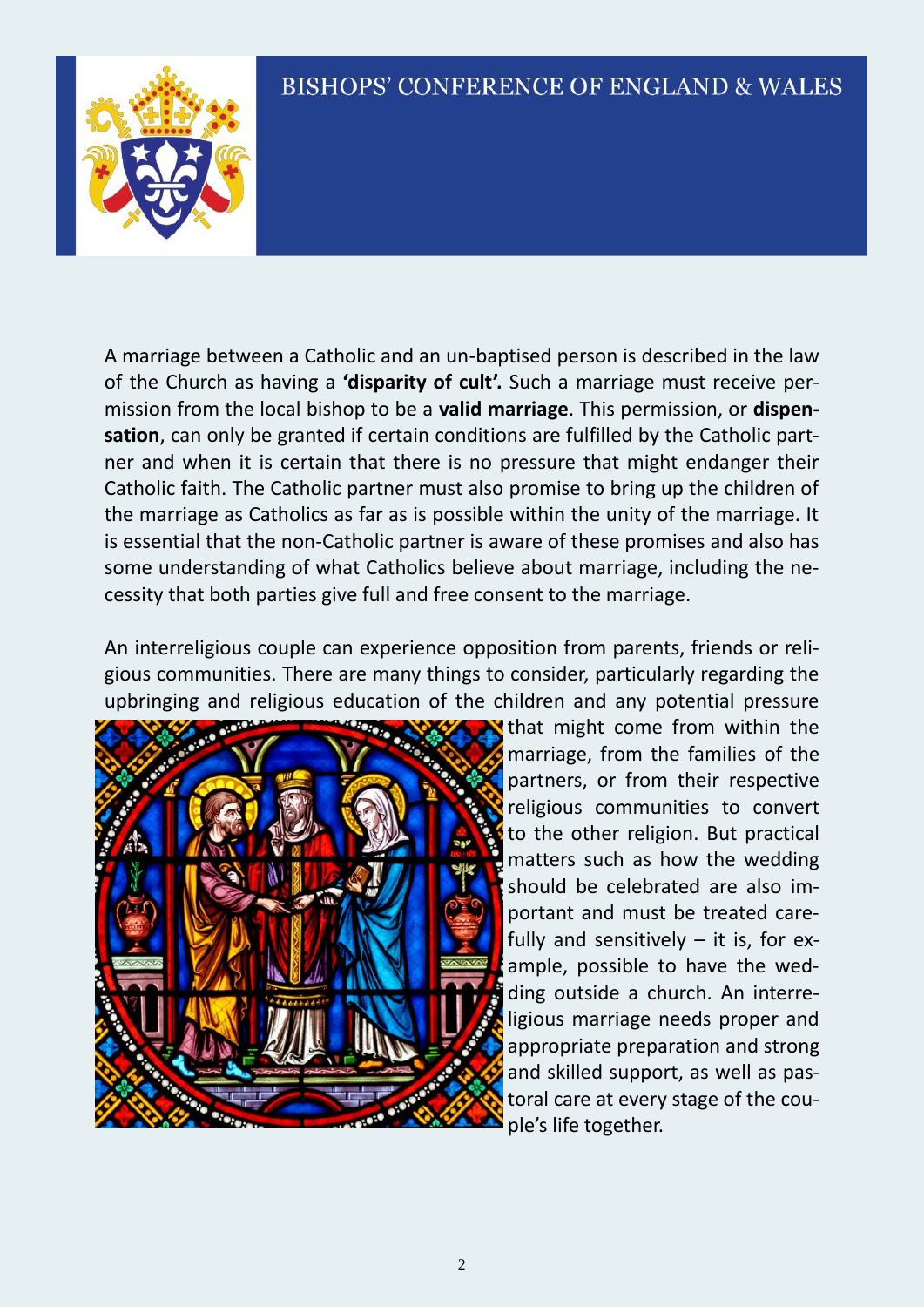

#### **An interreligious marriage:**

- Is when a Catholic marries a person from a different religion who is not baptised
- Is a life-long, exclusive union between a man and a woman in love
- Is freely entered into by the couple for their own benefit and for the good of their children
- Is only valid when a special dispensation is granted by the local bishop
- Requires agreement from both parties regarding the raising of children
- Can give rise to many challenges
- Can be an opportunity to deepen the faith of both partners
- Can lead to cultural enrichment
- Requires careful planning and preparation
- Needs long term pastoral care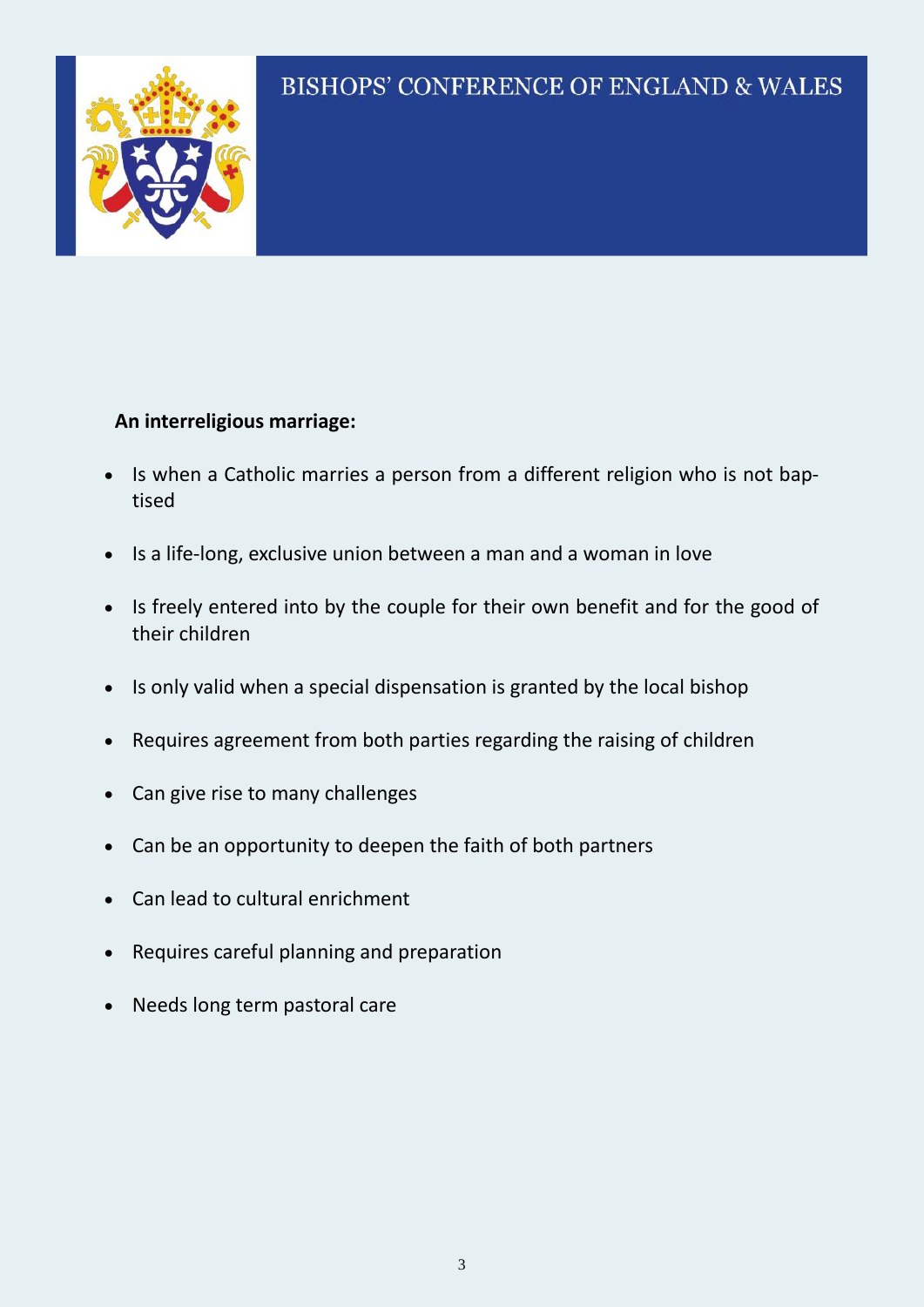

### **Glossary**

**The domestic church:** the Christian family which is the church in miniature. 'A community of grace and prayer, a school of human and Christian virtue and the place where the faith is first proclaimed to children.' #156 p66

**Interreligious marriage:** when two people of different religions marry each other

**Disparity of cult:** the technical term for a marriage between a Catholic and a person who has not been baptised

**Valid marriage:** a marriage recognised by the Catholic Church

**Dispensation:** the permission of the bishop to allow a marriage between a Catholic and a person of another Christian denomination, a person of another religion or a person of no religion

| 'Dialogue of Life'. If such<br>race at its creation and<br>a marriage is to flourish,<br>in its common aspira-<br>such dialogue is neces-<br>tions. #157 p66<br>sary. #160 p67 | The importance [other<br>religions] give to mar-<br>riage and the family<br>manifests once again<br>the unity of the human | Part of the goodness<br>of any legitimate mar-<br>riage is that it is<br>blessed by, and comes<br>from, the one God<br>whose will it is to<br>bring every human<br>being to salvation.<br>#159 p67 | An interreligious mar-<br>riage can offer opportu-<br>nities for deepening faith<br>and for cultural enrich-<br>ment. In such marriages<br>dialogue between people<br>of faith can be at its<br>most profound: a |
|--------------------------------------------------------------------------------------------------------------------------------------------------------------------------------|----------------------------------------------------------------------------------------------------------------------------|----------------------------------------------------------------------------------------------------------------------------------------------------------------------------------------------------|------------------------------------------------------------------------------------------------------------------------------------------------------------------------------------------------------------------|
|--------------------------------------------------------------------------------------------------------------------------------------------------------------------------------|----------------------------------------------------------------------------------------------------------------------------|----------------------------------------------------------------------------------------------------------------------------------------------------------------------------------------------------|------------------------------------------------------------------------------------------------------------------------------------------------------------------------------------------------------------------|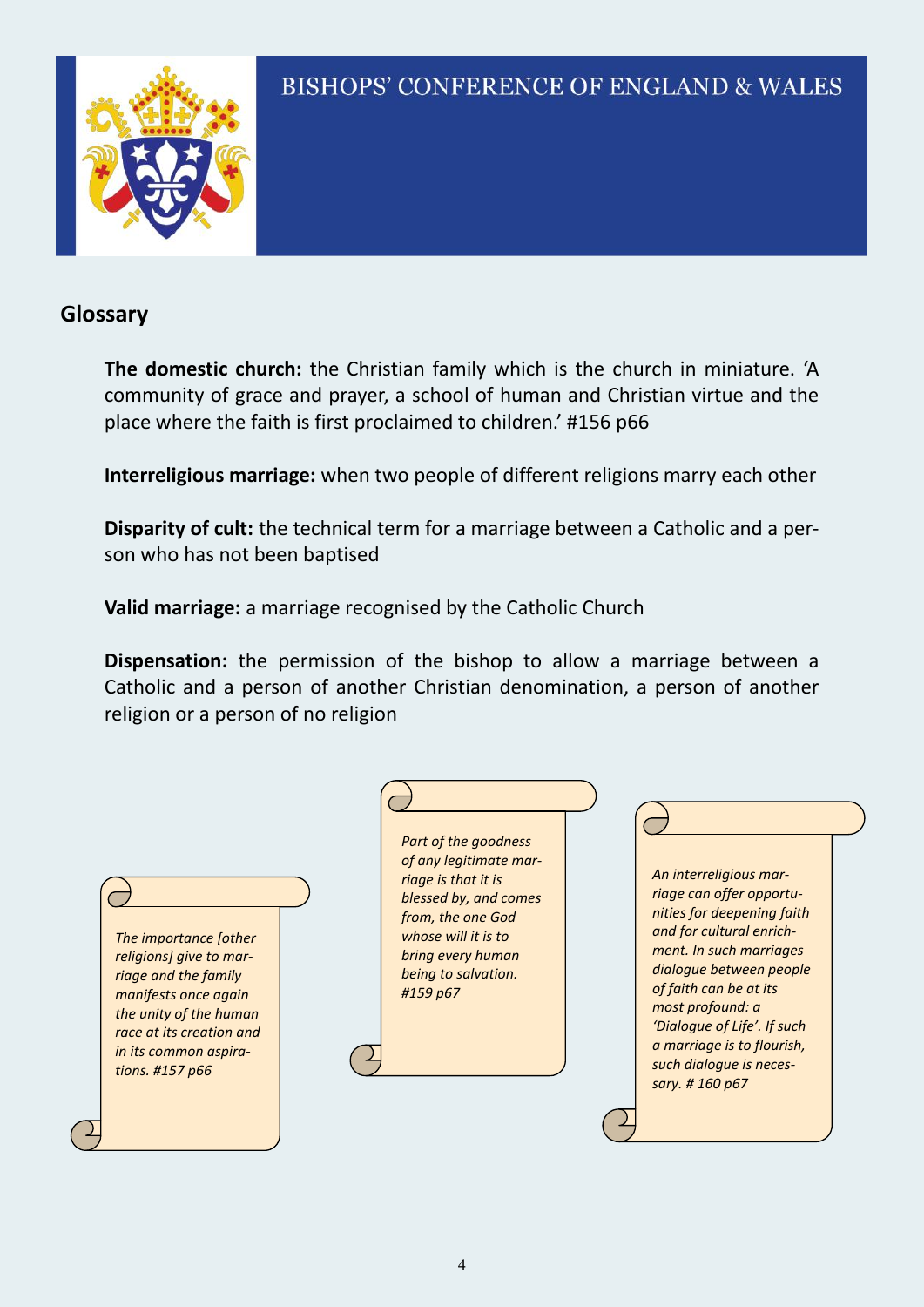

### **Discussion questions: On the text**

What is Christian marriage? What does this mean for the difference between a Catholic marrying a person from another Christian tradition, and marrying a person from a different religion?

How does the Church view marriage and family life in other religious traditions?

- Why is it important to give the couple every support both before and after the wedding, and who are the best people to offer it?
- How can a Catholic prepare for marrying someone from another faith, and what must both partners agree to?
- What agreements must the couple make in order to receive dispensation to marry from the local bishop?
- What special training is required by people preparing couples for marriage and why?

To what extent will these couples need pastoral care?